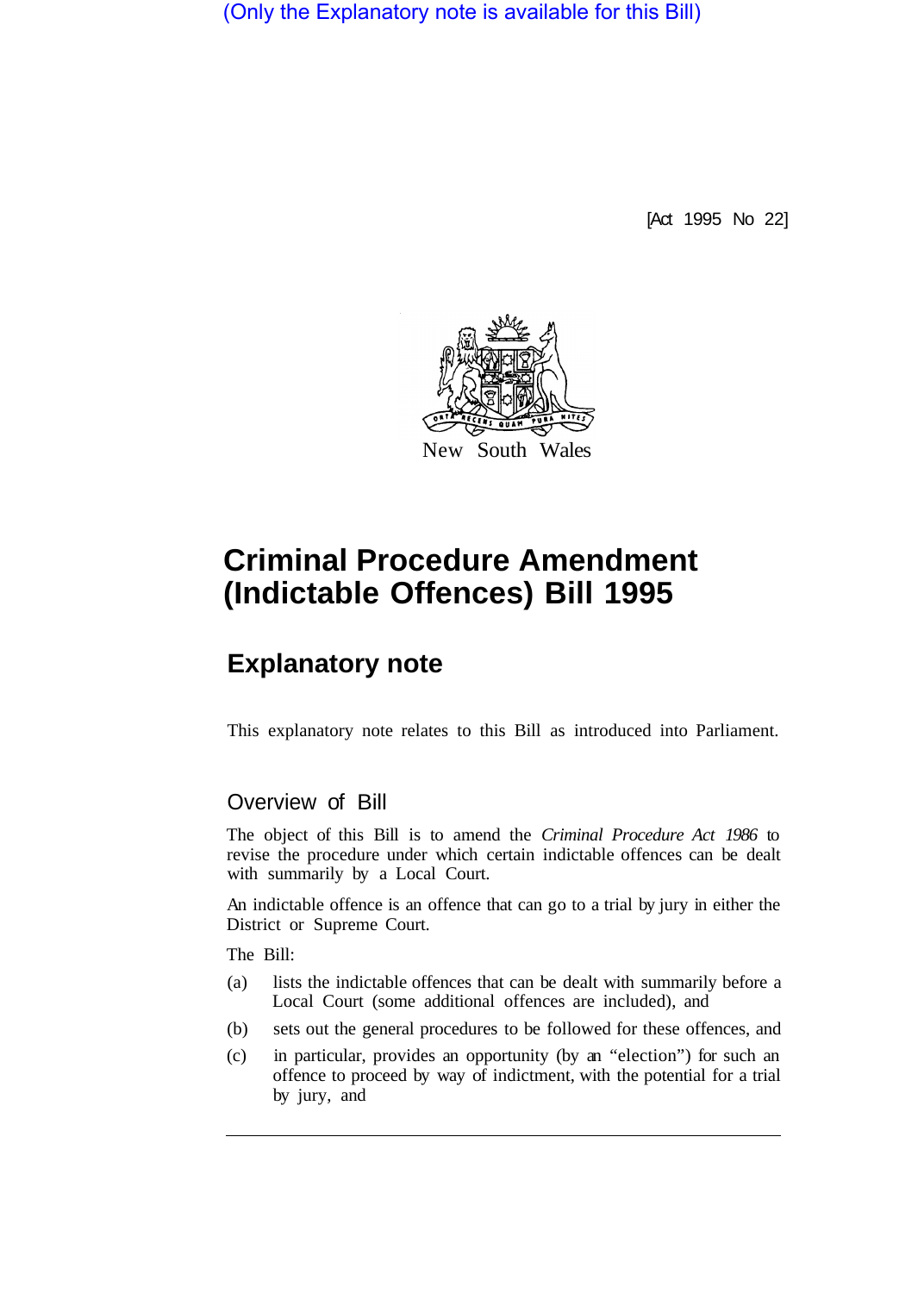Criminal Procedure Amendment (Indictable Offences) Bill 1995 [Act 1995 No 22]

Explanatory note

(d) provides that such an election can be made:

- by either the prosecuting authority or the accused person, in the case of more serious offences
- by the prosecuting authority, in the case of other offences.

### Outline of provisions

**Clause 1** sets out the name (also known as the short title) of the proposed Act.

**Clause 2** provides that the proposed Act will commence on a day or days to be proclaimed.

**Clause 3** is a formal provision giving effect to the amendments to the *Criminal Procedure Act 1986* set out in Schedule 1.

**Clause 4** is a formal provision giving effect to the consequential amendments to various Acts set out in Schedule 2.

#### **Schedule 1 Amendment of Criminal Procedure Act 1986**

**Schedule 1 (3)** inserts Part 9A into the *Criminal Procedure Act 1986.* The new Part revises the procedure (at present contained in sections 476–500 of the *Crimes Act 1900* and in other Acts) for certain indictable offences to be dealt with summarily by a Local Court. The objects of the Part are set out in proposed section 33A.

The proposed new procedure requires certain indictable offences to be dealt with summarily:

- (a) unless the prosecuting authority or the person charged with the offence elects to have the offence dealt with on indictment (offences listed in Table 1 to Part 9A), or
- (b) unless the prosecuting authority elects to have the offence dealt with on indictment (offences listed in Table 2 to Part 9A).

Any discretion of a Local Court in the matter is removed.

Provision is made for the time for making elections and for the withdrawal of elections (proposed sections 33F and 33G).

Information relating to the right of a person charged to make an election and the consequences of not making an election (in respect of an offence listed in Table 1 to the Part) is to be given to the person by a Local Court when the person charged first appears before the Court (proposed section 33H (l)).

Explanatory note page 2